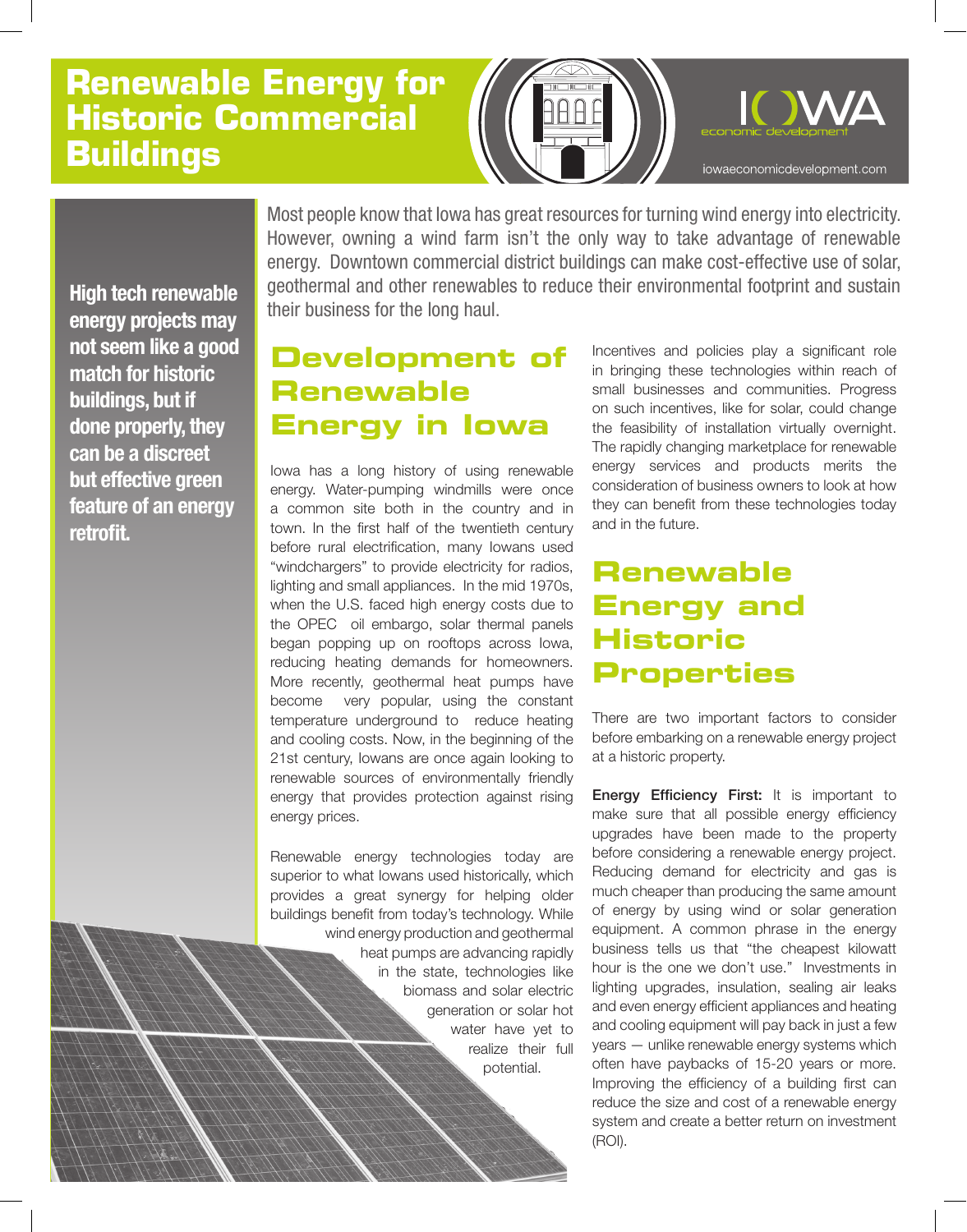Visual Impact on Historic Property: One of the greatest setbacks to the fledgeling solar thermal industry in the 1970s was the impact that appearance had on older buildings. In many cases, the solar collectors looked out of place. Large, black boxes disrupted the rooflines of victorian homes and historic bungalows. Today's photovoltaic (PV) solar electric generating equipment and solar hot water heating panels can produce reliable energy with little or no visual or audio impact when a system is designed and installed properly. In regards to roof-mounted solar panels, systems should be installed behind roof parapets or to rear elevations. Geothermal heating and cooling systems can often be used with no impact on the historic appearance of a building. Wind turbines, however, need to be on tall towers at least 30 feet taller than any object within a 500 foot radius. This may cause zoning issues or problems with neighbors and an unwanted visual impact on a property.

## **Renewable Energy Technologies in Iowa**

There are many sources of fossil-fuel free energy currently being used in Iowa. Some are more viable for use in downtown commercial districts than others.

Biomass: Biomass includes energy feedstocks derived from plants or other recently living organisms. Wood, perennial grasses, corn or even algae can be fermented into liquid fuel like ethanol or biodiesel, burned for direct heat or to run a steam turbine or turned into burnable methane gas through anaerobic digestion. Corn or biomass pellet stoves may be possible biomass options for commercial buildings. However, in general, biomass projects are high maintenance and may function best in rural or industrial environments. Biomass can be especially promising when there is a nearby source of woodchips or perennial grasses available. In this circumstance can support the local economy through procurement of available products.

Hydroelectric: Hydro was a major source of Iowa's energy in the past. There are still several historic hydroelectric dams functioning in Iowa, but because of the relatively flat landscape and

geographic limitations, hydro is not a viable option for Iowa property owners. Instead, it is more likely to be expanded by power companies and utilities seeking alternative energy sources.

Geothermal: A very popular technology for delivering high-efficiency heating and cooling, geothermal systems take advantage of the constant temperature below the earth's surface to provide warmth in the winter and cooling in the summer. Geothermal can be considered energy efficiency or renewable energy, depending on whose definition is used. Geothermal systems use either horizontal underground pipes called loops or vertical wells. Vertical wells are often used in areas with limited area for horizontal loops. In a downtown commercial district, alleys, parking lots and nearby green spaces could be viable locations for geothermal wells. Technology is in place to allow horizontal directional drilling under existing structures, parking lots and similar areas with minimal ground disturbance. A shared or district geothermal system, as is being implemented in West Union, can be implemented to benefit multiple properties at once. Having a thorough engineering analysis to determine the retrofit design and cost for an existing building is an important step when planning any type of geothermal project.

Solar Electrical Generation/ Photovoltaic (PV):

Solar electrical generation using photovoltaic panels can provide stand-alone or back-up power by charging batteries, or it can be "grid-tied". A grid-tie PV system uses an inverter to synchronize the solar array with the existing utility service. In this way, the electricity produced offsets the building's electric usage while eliminating the need for expensive, high maintenance batteries. PV is often a good fit for commercial buildings because it produces the most power on sunny, summer days when demand for electricity is high. Excess generation can be credited toward future utility bills.

Solar Thermal: Producing heat with the power of the sun is one of the most efficient and cost effective ways to take advantage of solar energy. The sun's heat can be captured from warm air, water or "thermal mass"- brick or masonry that will hold heat after the sun goes down. "Active" solar thermal includes any system that uses mechanical means to pump water or air through panels and ti distribute heat to the living space. For a restaurant in the downtown commercial district, using solar hot water has proven to be

**One of the greatest setbacks to the fledgeling solar thermal industry in the 1970s was the impact that the appearance had on older buildings.**

**Today's solar panels can produce reliable energy with little or no visual or audio impact.**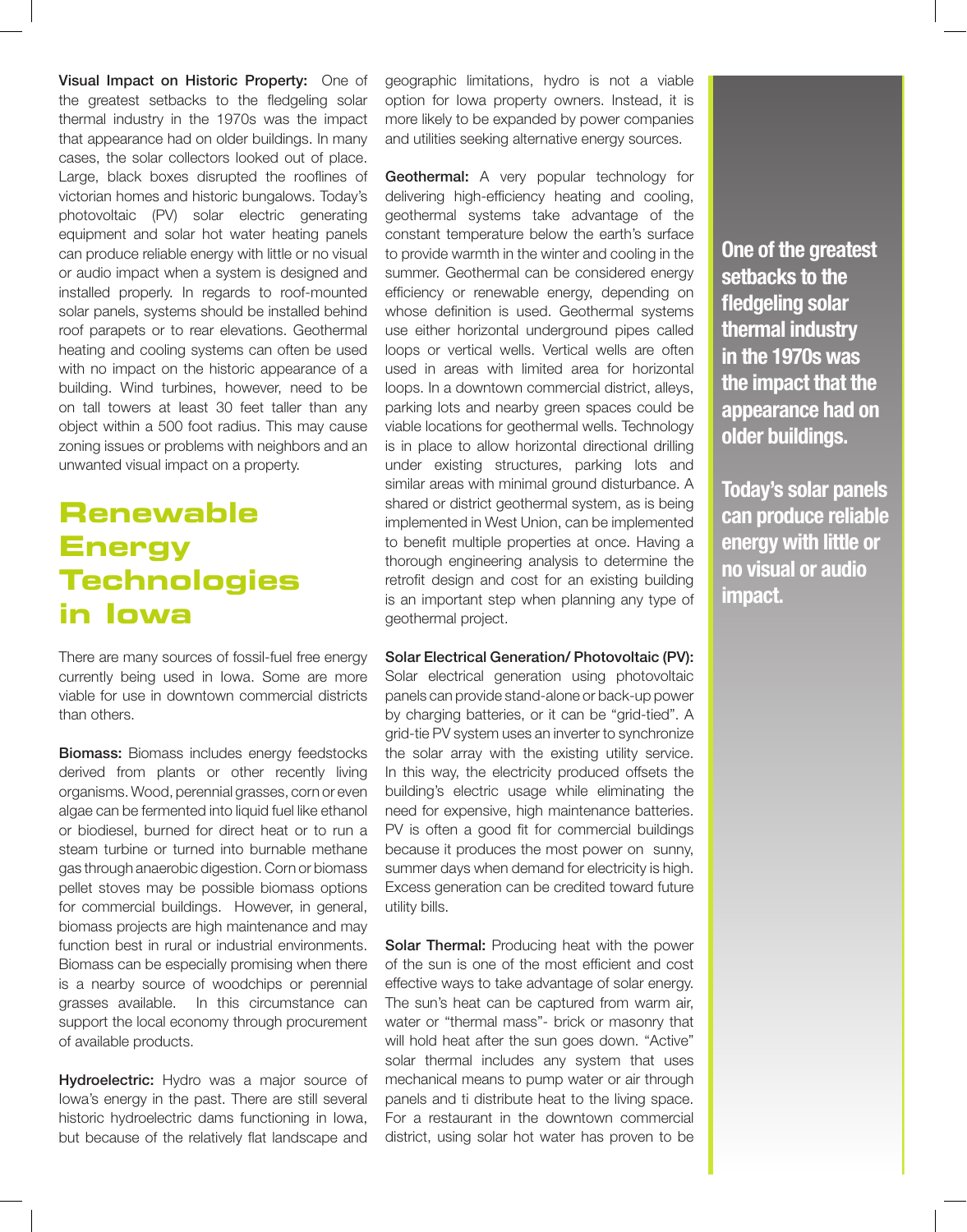**There are two key factors to producing power with a wind turbine: the swept area of the blades and the height of the tower.** 

a cost effective way to supply the large demand for hot water used for washing dishes and similar purposes. Businesses that utilizes a large quantity of hot water will often find that a solar hot water system pays for itself off within a few years. This practice has taken off in other states, but Iowa has yet to catch on to this business sustaining technology. "Passive" solar design does not include use of solar panels. Instead the design incorporates building designs that take advantage of the sun's heat with south facing windows, attached greenhouses or sun porches and move heat through natural air flow. Solar thermal technology (both passive and active) can be used effectively in retrofitting older buildings. Depending on the era, the technology may have been included in the buildings original design.

**Small Wind Turbines:** As mentioned earlier, wind energy has an important place in Iowa's history. The newer generation of small wind turbines, similar to PV, can supply stand-alone battery charging or grid-tied generation. Small-scale wind generators come in a wide range of sizes for many applications. However, tower height restrictions, noise ordinances and aesthetic considerations may limit the feasibility of wind power in downtown commercial districts.

## **Vertical Axis and Rooftop Wind Turbines**

The small wind turbine industry is a dynamic and fast-changing environment where new products appear on the market, including vertical axis and rooftop wind turbines. These systems have yet to fully demonstrate their reliability for generating enough power to make them a good return on investment. Examples are tough to find of reliable operation of these technologies, and some installations have had disappointing outcomes and technological issues. Manufacturers of these products are creating turbines that do not need to be pointed into the wind to be effective. This is an advantage on sites where the wind direction is highly variable (i.e., when integrated with buildings).

The challenge with developing these systems is that they aren't inherently efficient since their design doesn't reflect the advantages of traditional wind turbines. It is common knowledge in the wind industry that making power efficiently with wind is a product of two key factors: swept area and tower height.

Swept area is determined by the length of the blades and the diameter of the area blades cover when spinning. Simply put, longer blades have the potential to capture more of the wind's energy.

Tower height is important because there is generally more air moving at higher altitudes. Air movement is less turbulent than wind closer to ground where obstructions like trees, buildings and topographical features impede air flow. For these reasons, most of the wind turbines on the market conform to common design criteria; they utilize blades mounted on a horizontal axis on a tall tower.

A number of manufacturers have tried to break with that horizontal axis model, claiming breakthroughs in efficiency or design. Unlike conventional horizontal axis wind turbines (HAWTs), vertical axis wind turbines (VAWTs) spin an "egg beater" shaped arrangement of blades with a generator in the base and a main shaft facing upward. It is thought that this design, since it is non-directional, should perform better in turbulent conditions and therefore not require a tall tower. These new turbines will not produce as much electricity as a larger wind turbine, but if successful, could contribute to a given building's energy needs.

Another design that has been heavily promoted is the roof-top wind turbine. Over the years, small HAWTs and VAWTs along with other experimental designs have been marketed on the premise that they can produce significant power without the expense, zoning or aesthetic issues of a tall tower.

Anyone considering a roof-top wind or vertical axis wind turbine would be wise to research warranties, performance history of products and give careful consideration before making a financial commitment. The Small Wind Certification Council seeks to provide consistent testing and certification of small wind turbines and is a good resource when choosing a small wind turbine.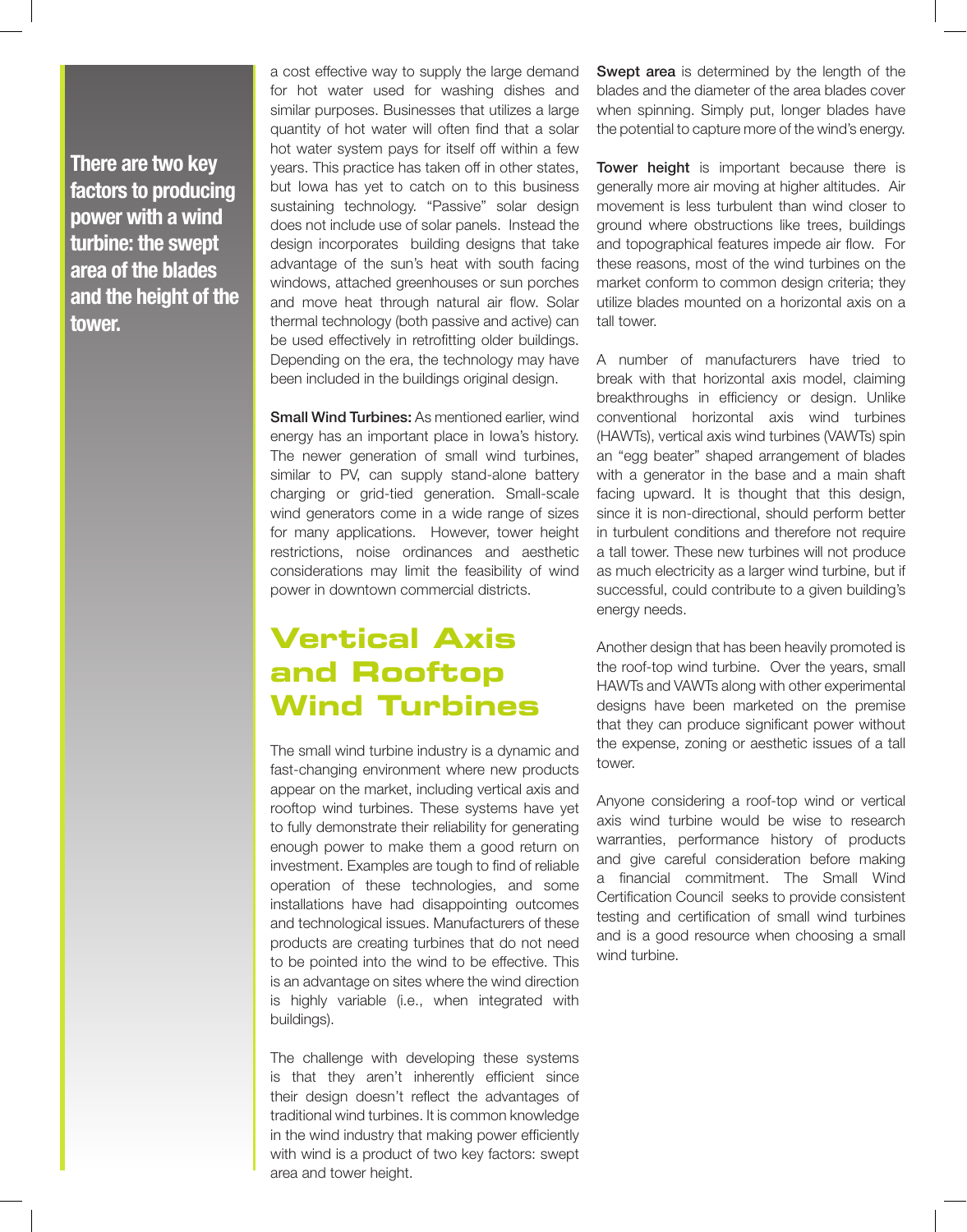### **The Small Wind Certification Council seeks to provide consistent testing and certification of small wind turbines and is a good resource when choosing a small wind turbine.**

**(www.smallwindcertification.org)**

## **Barriers to Implementing a Renewable Energy Project**

Renewable energy is an attractive feature for commercial buildings. Financing options are better for commercial than for residential systems. The use of renewables adds value to a property and promotion of green features can be good advertising for a business.

Before starting on a project, it is important to make sure to clear any potential roadblocks to success.

**Zoning:** Zoning ordinances and building codes are enacted to assure that structures are safe and consistent with the surrounding buildings. Because renewable energy systems are relatively new, they may fall into gray or undefined areas and will require some work with city officials to obtain a variance. In many areas, it may be difficult to obtain permission to erect a wind turbine tower or free-standing solar array.

Two options that communities may use to promote small renewable energy systems are the "Small Wind Innovation Zone Program" and "solar easements" as prescribed by Iowa Code.

Financing/Interconnection: In order for a business to consider a renewable energy project, it must make sense financially. Currently in Iowa, that can be difficult but it is not impossible. Federal and state tax credits, grants, accelerated depreciation, low interest loans and utility company rebates can all help a business or property owner shorten the payback on a project.

A geothermal project, pellet stove or solar water heating system may have a relatively quick return on investment (ROI). Wind or PV, on the other hand, may have a much longer payback period depending on the local utility's interconnection policy. Iowa's investor-owned utilities are required to provide net-metering (retail credit) for electricity produced. Many municipal utilities also offer net metering. The conditions of the agreement must be examined closely as the value of the electricity produced is key to successfully financing a renewable energy project.

Historic Restrictions: If the building that is to be retrofitted with a renewable energy system is of historic significance as defined by the the state of Iowa (a property that is listed or declared eligible by the State Historic Preservation Office for listing on the National Register of Historic Places, or a facility in which Iowa's history or the heritage of Iowa's people is interpreted) and federal or state grant money is to be used for work on the building, the State Historic Preservation Office should be consulted. In general, if a renewable energy project is on a flat-roofed building or other location that is out-of-site, it will not be a problem. More visible projects may be more difficult.

Finding a Qualified Installer: A local, licensed electrician or mechanical contractor has the basic skills needed to install a renewable energy system, but there are specific skills and knowledge required to design and implement a project to deliver peak performance. Iowa has an increasing number of trained and experienced installers, but the trick is to find them.

There are several organizations that provide lists of qualified contractors. For geothermal, the Iowa Geothermal Association is a good place to start. For solar or small wind turbines, ISETA (The Iowa Solar/Small Wind Energy Trade Association ) or I-Renew (the Iowa Renewable Energy Association ) can both be of help. Make sure that any contractor you choose is registered with Iowa Workforce Development and provides proof of insurance and references. Also ask if they are certified by NABCEP (North American Board of Certified Energy Professionals).

### **Incentives**

As mentioned earlier, federal and state tax credits, grants, accelerated depreciation, low interest loans, and utility company rebates can all help a business or property owner shorten the payback on a project. In most cases, a combination of these financing mechanisms is used to bring the ROI on the project into a timespan that the owner of the system (or their lender) finds acceptable. Incentives are constantly changing, but here are some examples of programs available for renewable energy projects in Iowa's Main Street districts as of 2011: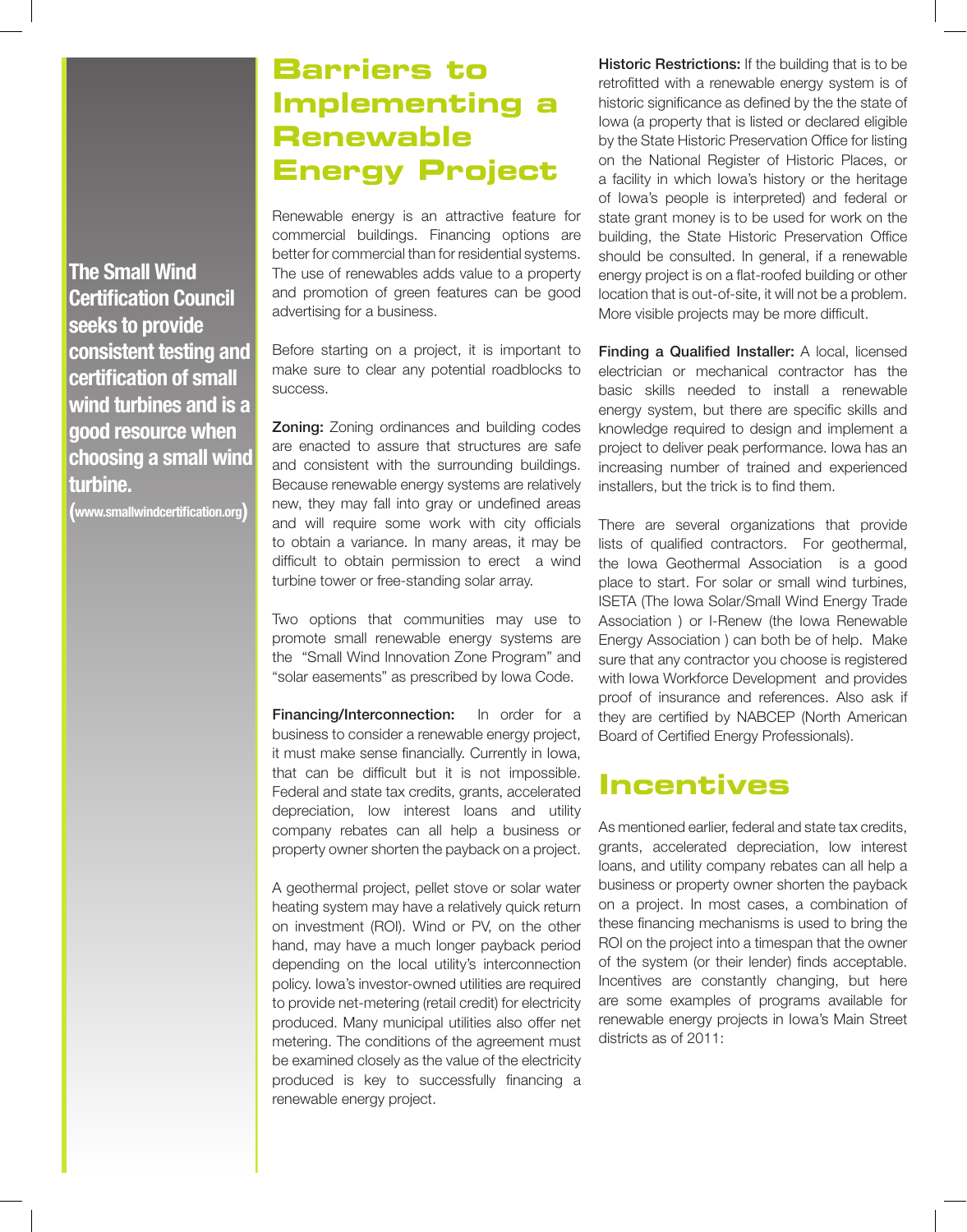Federal Income Tax Exemption: The Business Energy Investment Tax Credit (ITC) allows people investing in renewable energy systems to deduct 30% of the system cost for solar and small wind (and 10% for geothermal).

Accelerated Depreciation: The Modified Accelerated Cost-Recovery System (MACRS) allows a business to take 100% of depreciation in year one through the end of 2011, and 50% through the end of 2012.

USDA Renewable Energy Grants for Businesses: Rural Energy for America Program (REAP) grants are for farms and businesses in towns with a population of less than 50,000 residents. They provide up to 25% of the project cost, including feasibility studies.

State Sales Tax Exemption: All solar and wind equipment purchases made in Iowa are free of state sales tax.

State Loan Program: The Alternate Energy Revolving Loan Program (AERLP) is a lowinterest loan program administered by the Iowa Energy Center at Iowa State University. AERLP provides 50% of the loan amount at zero percent interest while the other 50% comes from another lender at the market rate.

Utility Rebates: Currently in Iowa, only Alliant Energy offers utility rebates for renewable energy projects. Their "Efficiency First" rebates encourage customers to maximize their buildings efficiency by offering incentives based on meeting efficiency goals first.

Renewable energy projects hold great promise for Iowa's historic commercial buildings. As the price comes down on new, more efficient equipment and the price for electricity and natural gas continue to rise, small scale renewable energy projects will become more and more attractive. Iowa's downtown commercial district businesses have a tremendous opportunity to lead the way and help create a new market for clean, locally produced energy.

## **References and Resources**

Small Wind Certification Council smallwindcertification.org

#### Do Solar Systems Increase Property Values? By Robert "Bob" Mitchell

www.renewableenergyworld.com/rea/blog/ post/2011/02/do-solar-systems-increaseproperty-values

### Database of State Incentives for Renewables and Efficiency

www.dsireusa.org/incentives/index.cfm?getRE= 1?re=undefined&ee=1&spv=0&st=0&srp=1&sta te=IA

#### Iowa Code Chapter 564A: Access to solar energy

coolice.legis.state.ia.us/Cool-ICE/default.asp?ca tegory=billinfo&service=IowaCode&ga=83&input  $=564A$ 

### State Historical Society of Iowa - The Historic Site Preservation Grant Program (HSPG)

www.iowahistory.org/about/grants/hspg/ eligibility-requirements.html

Iowa Geothermal Association

www.iowageothermal.org

Iowa Solar/Small Wind Trade Association www.iowaseta.org

Iowa Renewable Energy Association www.irenew.org

Iowa Workforce Developent www.iowaworkforce.org

North American Board of Certified Energy Professionals www.nabcep.org

Iowa Energy Center - Alternative Energy

Revolving Loan Program www.energy.iastate.edu/AERLP/index.htm

HDC Guide for Historic Buildings - Clean Air-Cool Planet www.cleanair-coolplanet.org/for\_communities/ HDCGuide.pdf

**Federal and state tax credits, grants, accelerated depreciation, low interest loans and utility company rebates can all help a business or property owner shorten the payback on a project.**